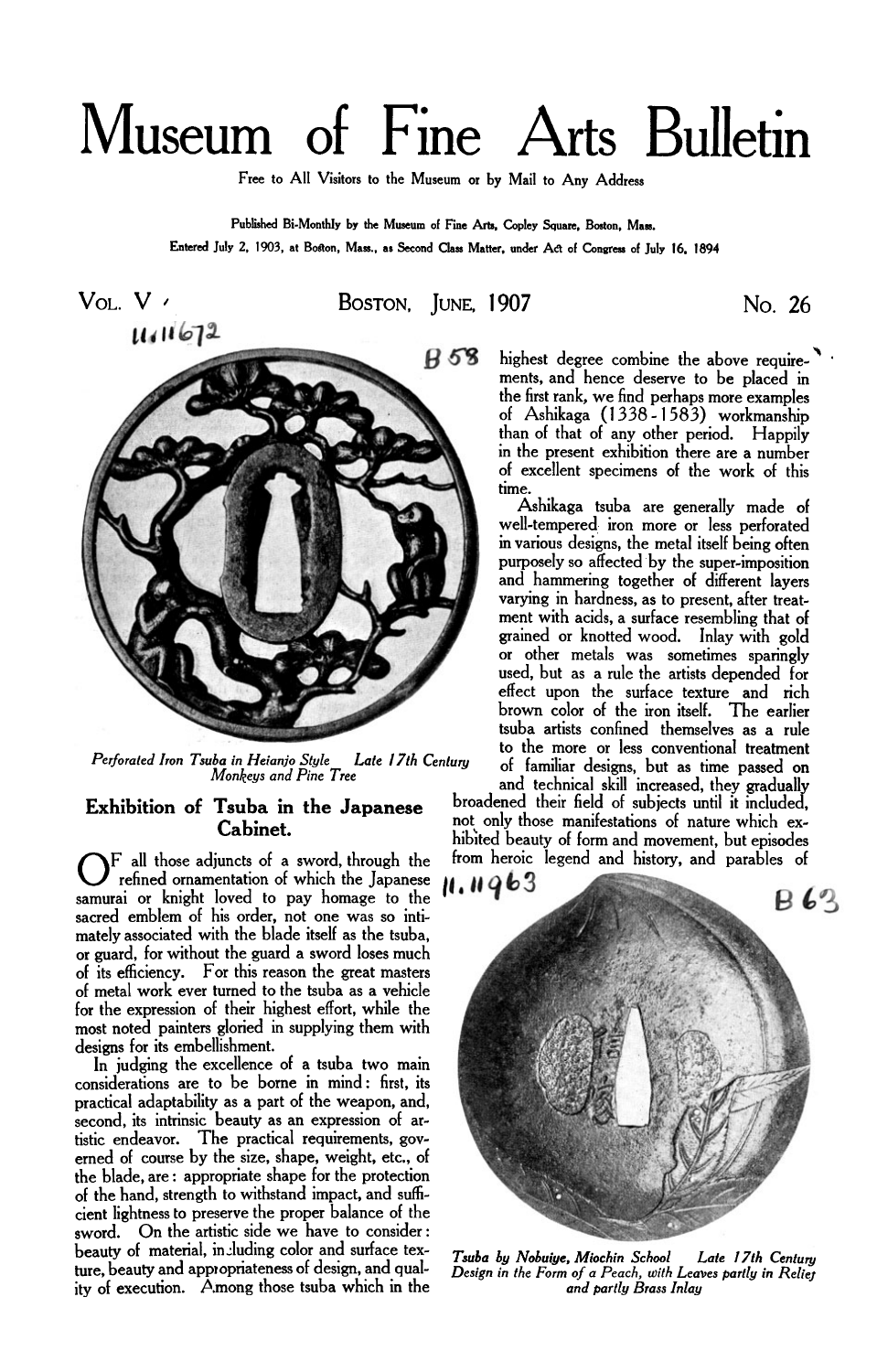

*Limestone Portrait Head Dynasty IV* 

## **Sculptures from the Excavations at Gizeh, 1905-1906.**

**A** LTHOUGH briefly summarized in the last<br>of the Museum and of Harvard University at Gizeh of the Museum and of Harvard University at Gizeh existence. Rarity, however, is not needed to lend<br>in 1905-1906 are of enough importance to deserve interest to a work like this : its artistic merits give i in 1905-1906 are of enough importance to deserve interest to a work like this : its artistic merits give it some special notice in the Bulletin. The success a high place among Old Empire remains. The some special notice in the Bulletin. The success a high place among Old Empire remains. The of field work is so largely a matter of chance that head is quite obviously that of a man of rank. The the Museum has been most fo the Museum has been most fortunate in securing face is strong, haughty, and intelligent. The lips,<br>such striking specimens of Old Empire art. while full, are more delicate and sensitive than in

The most important piece unearthed and acquired the ordinary types of the period, and the skull is is the Dynasty IV portrait head in limestone, now finely shaped. The whole piece presents a comis the Dynasty IV portrait head in limestone, now finely shaped. The whole piece presents a com-<br>installed in the New Egyptian Room. The period bination of character and vigor, refinement and

B3178 **FELT** 

*Statuette of Ptah-Khenuwi and his Wife Dynasty* **V** 



*Statuette Chamber Partially Unroofed* 

to which it belongs was one of severe and intense energy, born of the newly-sprung national consciousness. The power in this piece of sculpture is a reflection of the power of the age which produced it. The head is noble and strongly earnest. Extrinsically, the piece is of the greatest interest as be-<br>longing to a class so small that at the time of its discovery only four like it were known to be in such striking specimens of Old Empire art. while full, are more delicate and sensitive than in force, which are strongly in contrast with the usual bullet-headed and rather plebeian type of the period.

The upper lip has been filled out in plaster by the sculptor, who perhaps, by a *lapsus scalpri,*  broke the stone as he was carving it. The nose has been shaved down in a manner which suggests that, like the mouth, it also was at one time finished out in plaster. The same is perhaps true of the ears.

Two works of great interest have been assigned from last year's finds to the Otis Norcross Fund. Both came from Dynasty V, which was the great religious period of the Old Empire-the epoch which produced the best-known mortuary monuments in the world : the so-called first, second, and second cut, a standing pair representing a man and third pyramids of Gizeh. One piece, shown in the his wife, is not only remarkable for the plastic skill with which it is executed, but for the good preservation of the coloring as well. The Khedival government only allowed the Expedition to send this piece home to the Museum on the surrender of another statuette of a similar sort. At the time of its discovery the head of the woman was separated **from** the body and was lying in the sand under the right hand of the man.